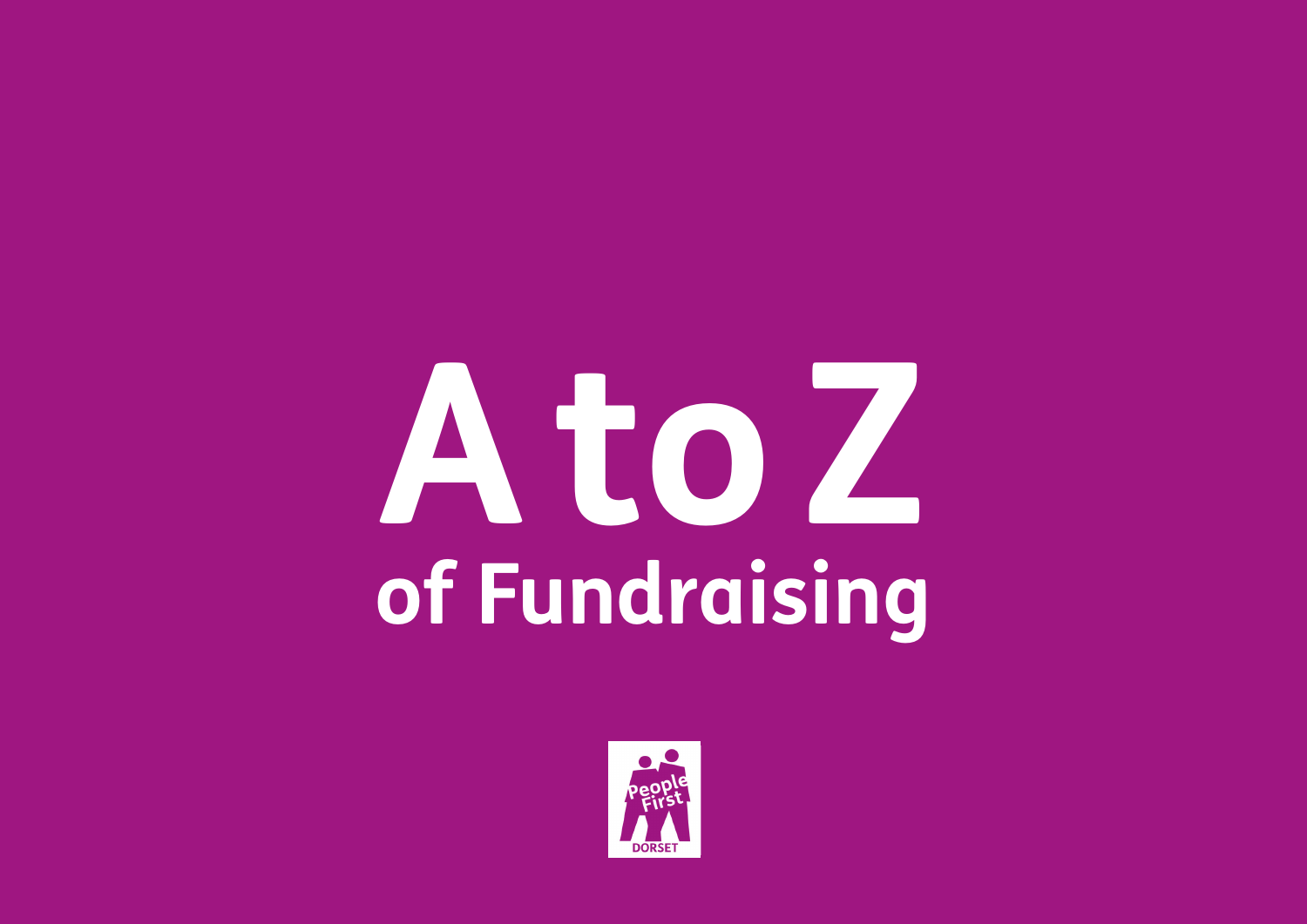

Why not host afternoon tea? Whether at work, home or a venue of your choice, we're a nation of tea drinkers and who doesn't like cake?

You can also have a healthy debate about jam or cream first on scones!



### **shaving**

Is it time to rid your face of that fluff? Would your family and friends like the idea of you shaving your beard off? Why not dye it pink, orange or blue before the shave to promote your efforts and raise extra funds?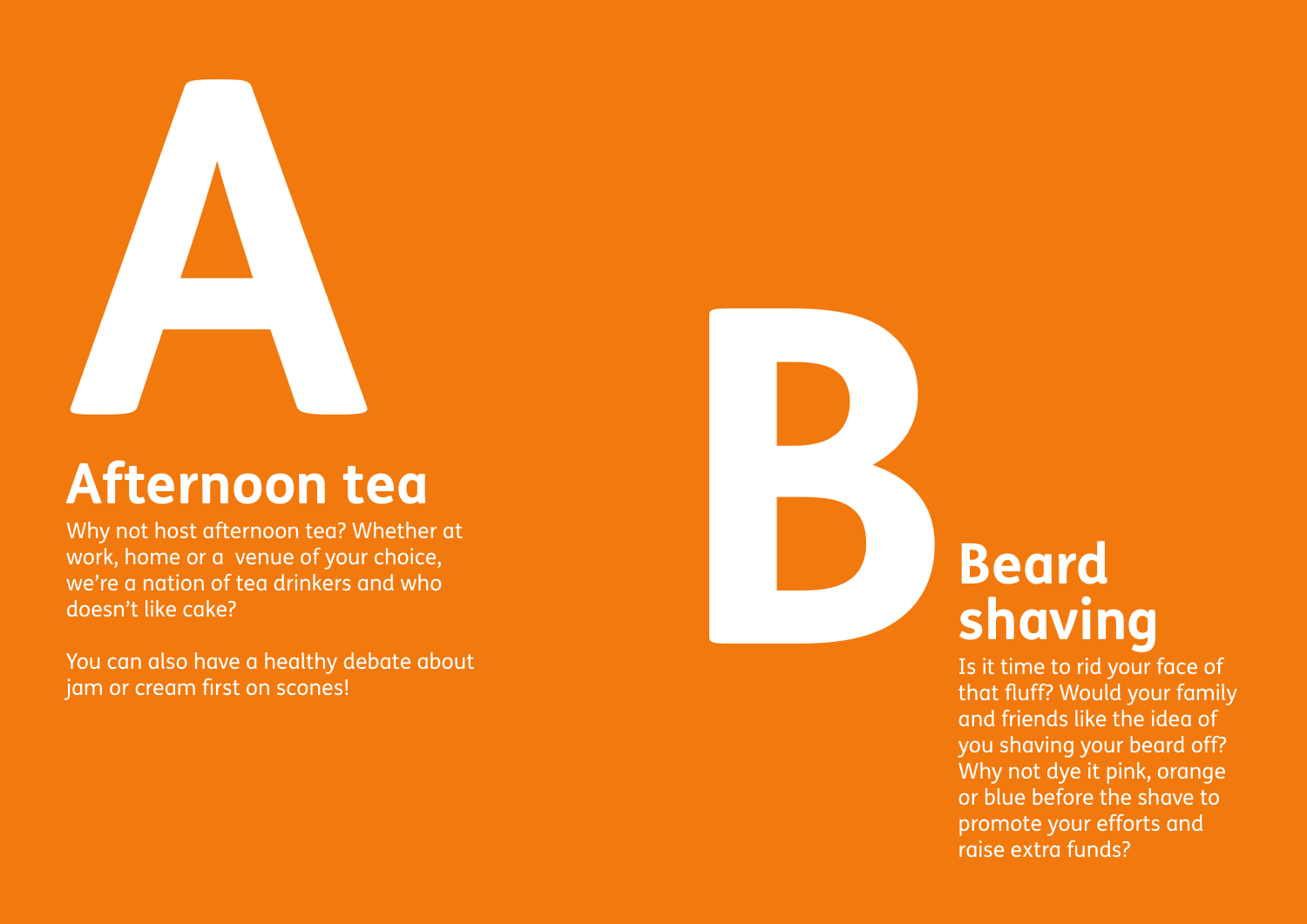

#### **Coffee mornings**

Can you cope without your morning coffee? Lots of people rely on their coffee to get them through the day, so why not host a coffee morning to raise some funds?

Whether in the workplace or at home, you can partner up to make the most of your friends, family and acquaintances.

If you're a champion barista or bake like you're on the Great British Bake Off, you'll definitely be onto a winner!

## **D.I.S.C.O D**

You don't have to be a Strictly Come Dancing professional to get your groove on. Host a disco or a dance - with a little bit of space and some cracking tunes, everyone will soon get in the swing of it.

Whether hosting at home or hiring a local venue, we're sure you can get the support to raise funds and have fun at the same time.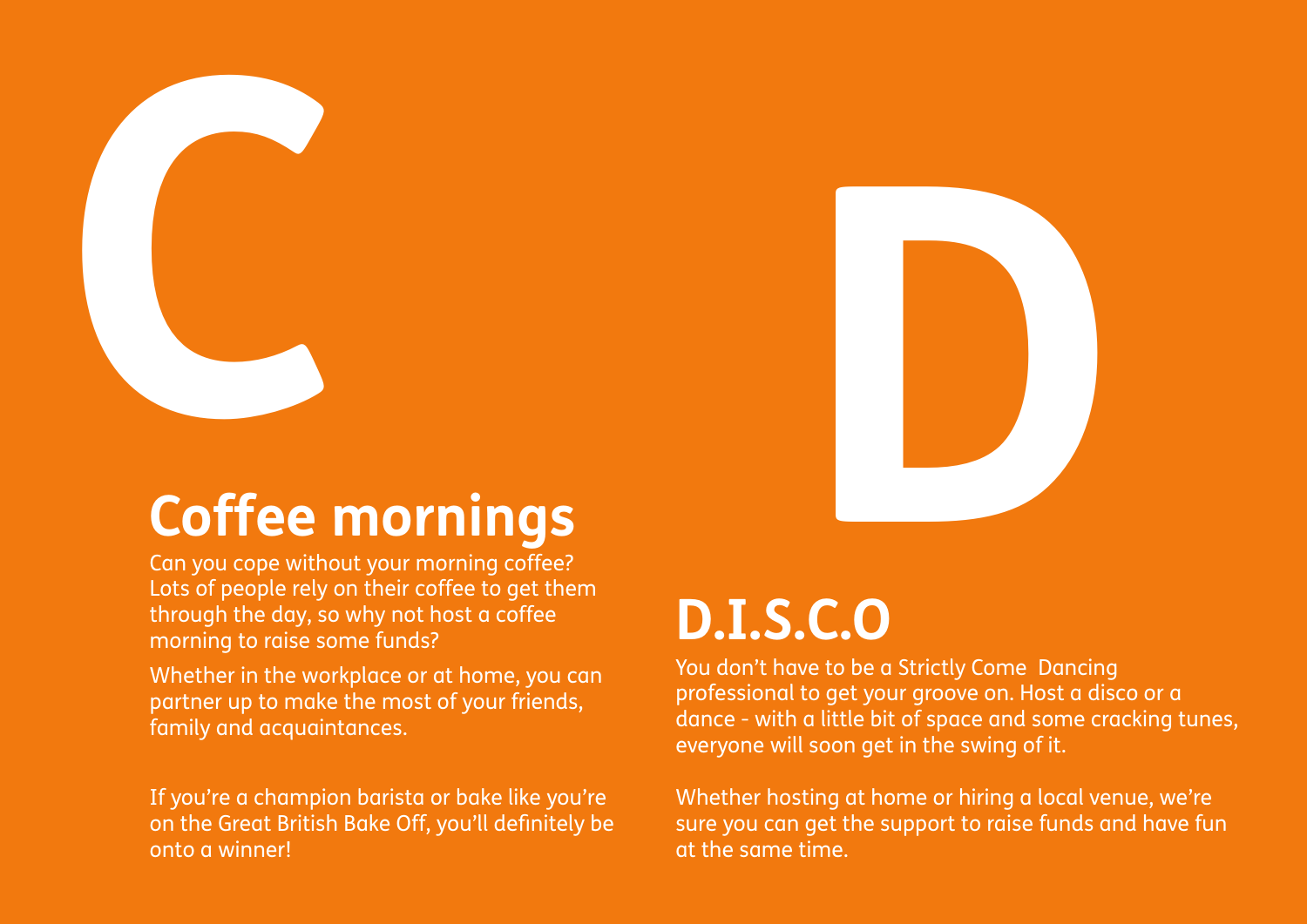## **E Easter Egg Hunt**

Timing is key for your Eater Egg Hunt, it probably won't go down as well in the summer as it will at Ester time.

Organise a hunt with your friends and family and it'll be chocs away!

# **Fancy-draw**

#### **Fancy-dress days**

Fancy dress can be for Halloween, New Year's Eve, National Book Days and more! It's a fun way to raise money any time of year.

Perhaps you can persuade your boss to let everyone come to work in fancy-dress and ask for a small donation for the 'privilege'? Whether home made or shop bought, costumes will provide a lot of fun and laughter for all.

Why not make it a competition and vote for the best costume? Or even make those who don't dress up pay a greater fee!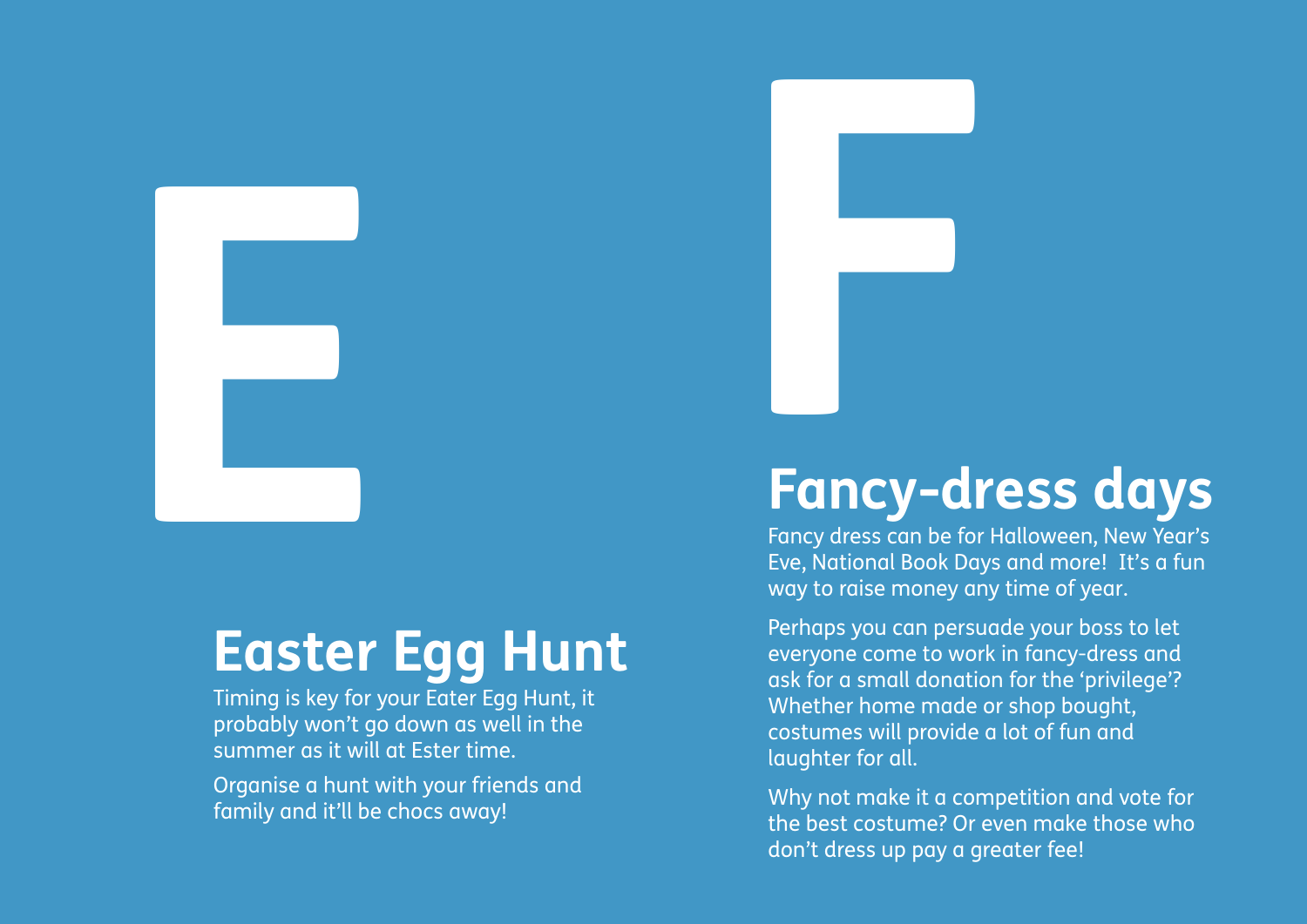

#### **Giving up a bad habit**

If you've got a bad habit, or even a not so bad habit, that you want to give up, why not do it while fundraising?

If you're going to save a lot of money by giving it up, then why not donate the money you've saved to People First Dorset?

Ask your friends and family to sponsor your to give you extra impetus. Whether giving up crisps, chocolate, Netflix, alcohol or smoking we're sure you can make and impact for this good cause.



#### **Head shave**

Bald is beautiful! Be brace and face the shave. Shaving your head is a bold move, so make sure you get the most out of it by making it a bit of an event. Maybe you could have a bidding war for the chance to be the shaver? Or like the beard shaving, dye your hair a crazy colour before the big day.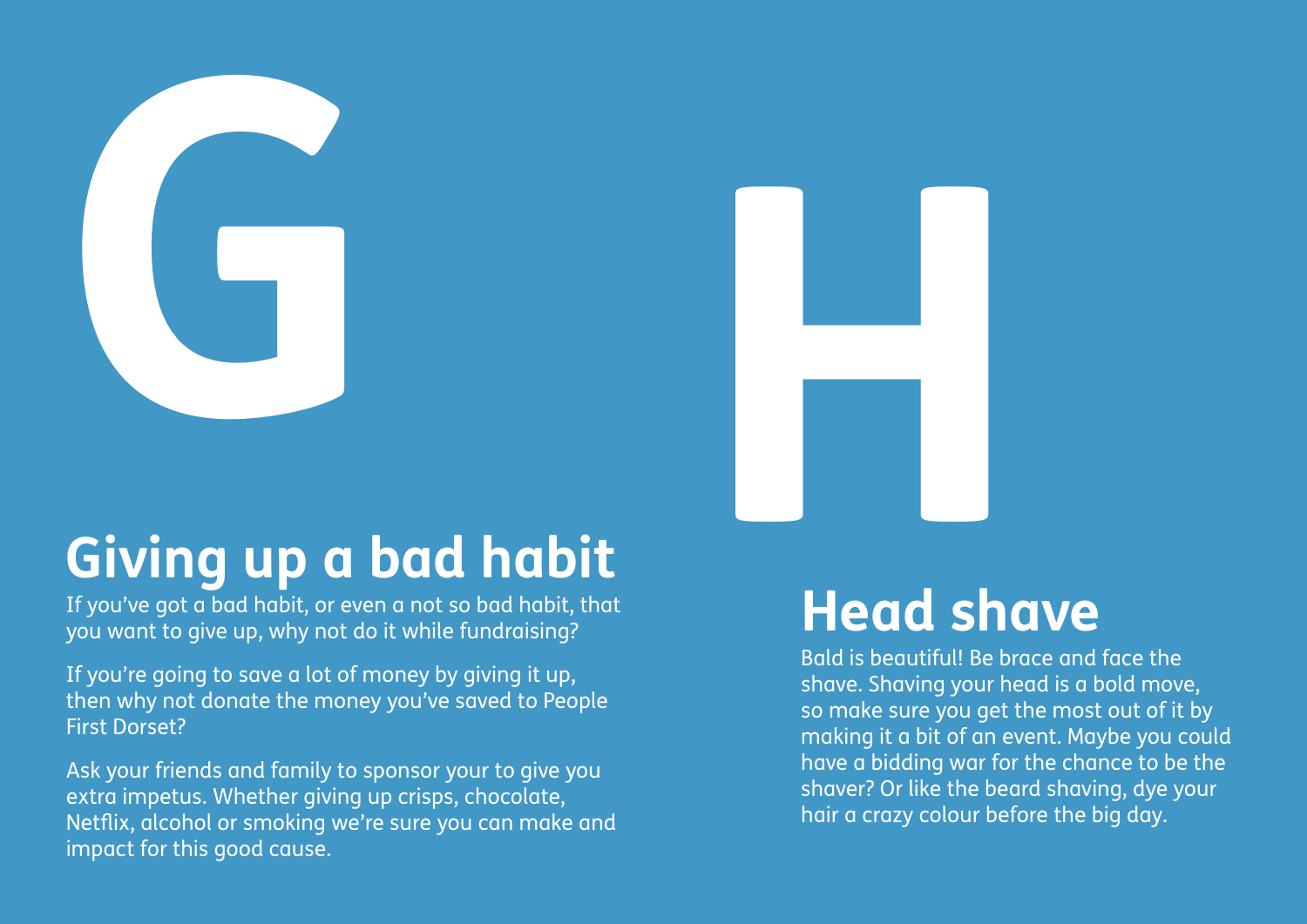# **I International evening**

Bonjour, Guten Tag, Kon'nichiwa, Ciao... why not host a dinner party inspired by your favourite overseas destination.

Theme your menu, have a dress code and match your tunes to your country of choice - all the while asking friends, family or colleagues to donate for their supper.

### **Jam James Bond**

The name's Bond, James Bond, Imagine the fun you can have putting on your own Bond themed night - and raising funds at the same time.

Watch some classic Bond movies (or some new ones), dress to impress and ensure your martinis are shaken not stirred.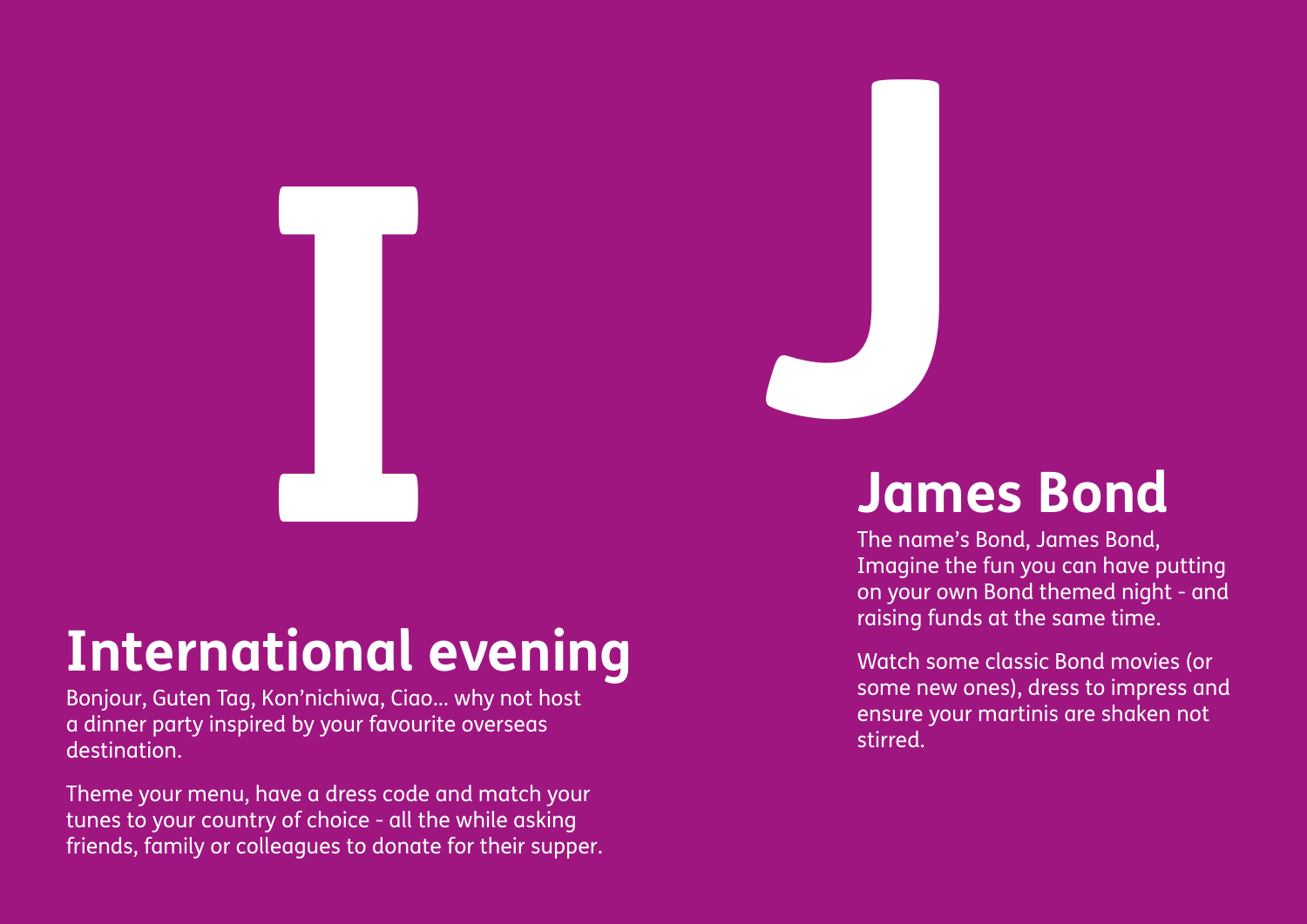

#### **Knitting**

Everyone knows a knitting nutter, so why not use your needles and raise money for a great cause?

Whether it's carefully crafted cardigans, stripey socks or jolly jumpers think about how you can sell your items - maybe on online auction sites, local stalls or even a car boot.

### **Lunder Lunch club**

Ladies or lads that lunch, everyone wants a change from a cheese sandwich and a bag of monster munch!

Maybe organise for everyone to cook or bring something into your office for some Friday fun (for a small fee of course).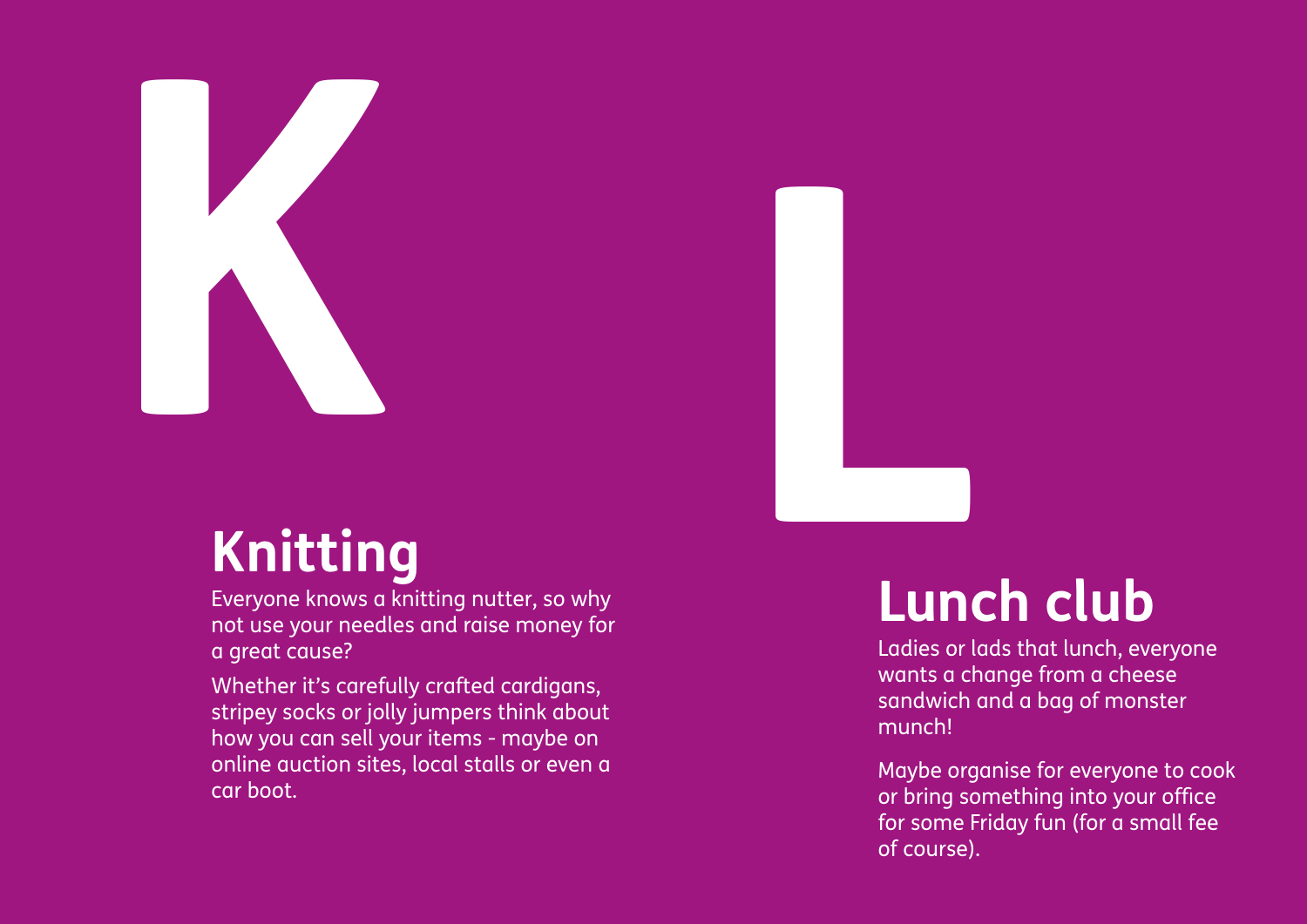

#### **Marathon running**

Fundraising is a marathon not a sprint. If you have the fitness to run 26.2 miles, then why not run for People First Dorset?

Raising money to help people with learning disabilities feel less isolated will keep you motivated and keep you racing for the finish line.



#### **Name the…**

Name the baby, name the teddy, name the pet of your choice.

Whatever it is you choose, name your price by changing a fee per entry (saving a percentage for the winner and the remainder to be donated to People First Dorset).

This will appeal to those who have a creative yet competitive spirit!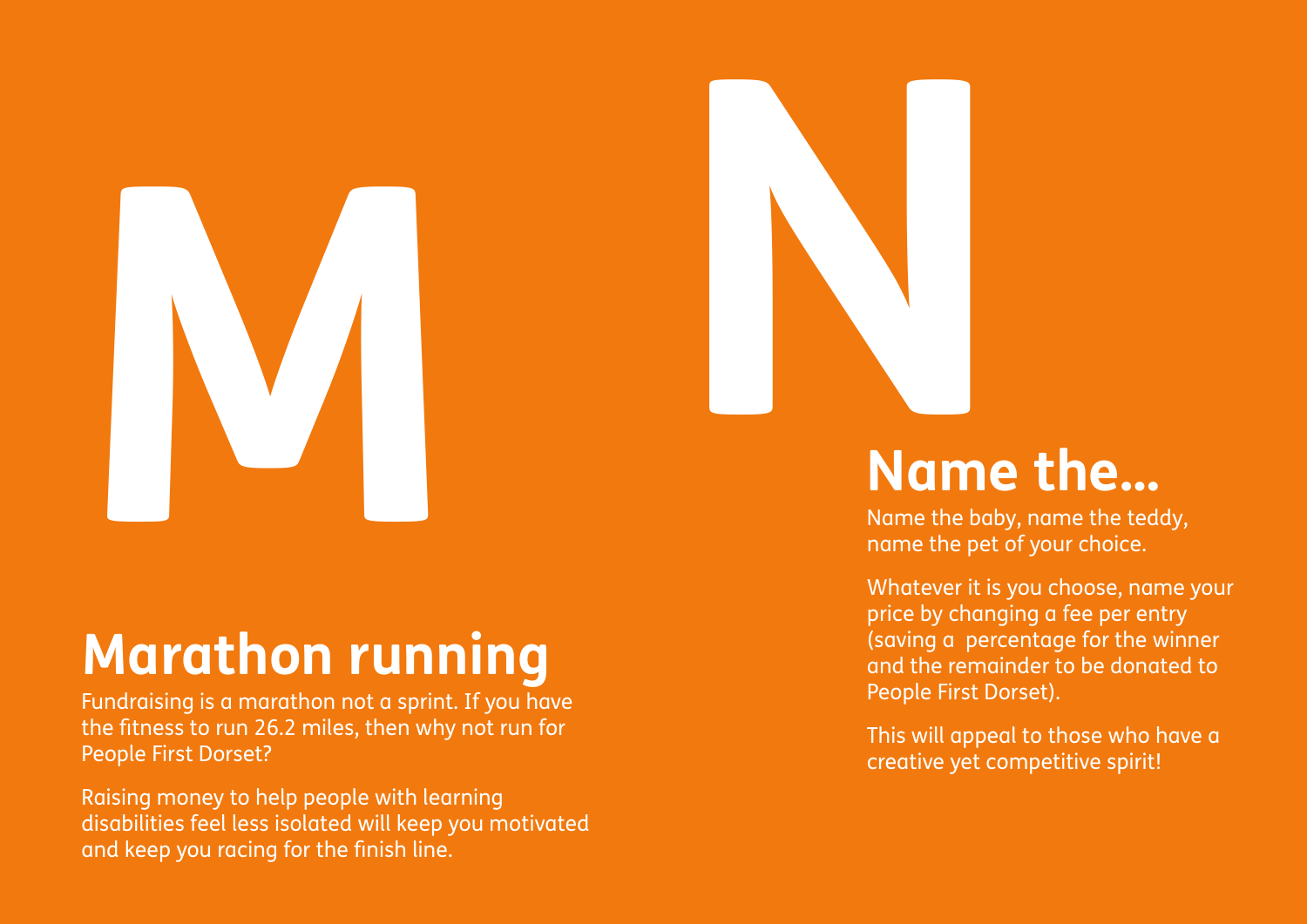

#### **Office Events**

Getting your work colleagues together for a bit of office fun whilst making a difference could be just the thing to keep everyone motivated.

Bake sales, cook-offs, dress-down days or perhaps just a collective bacon sarnie breakfast with a donation for all. A tea trolley or morning coffee could make you popular and increase donations.

# **Pancake party**<br>
Shrove Tuesday or not, pancakes<br>
can be a great way of bring people

Shrove Tuesday or not, pancakes can be a great way of bring people together to raise some much needed funds.

Everyone can bring a donation of cash and toppings. What a treat for everyone to eat.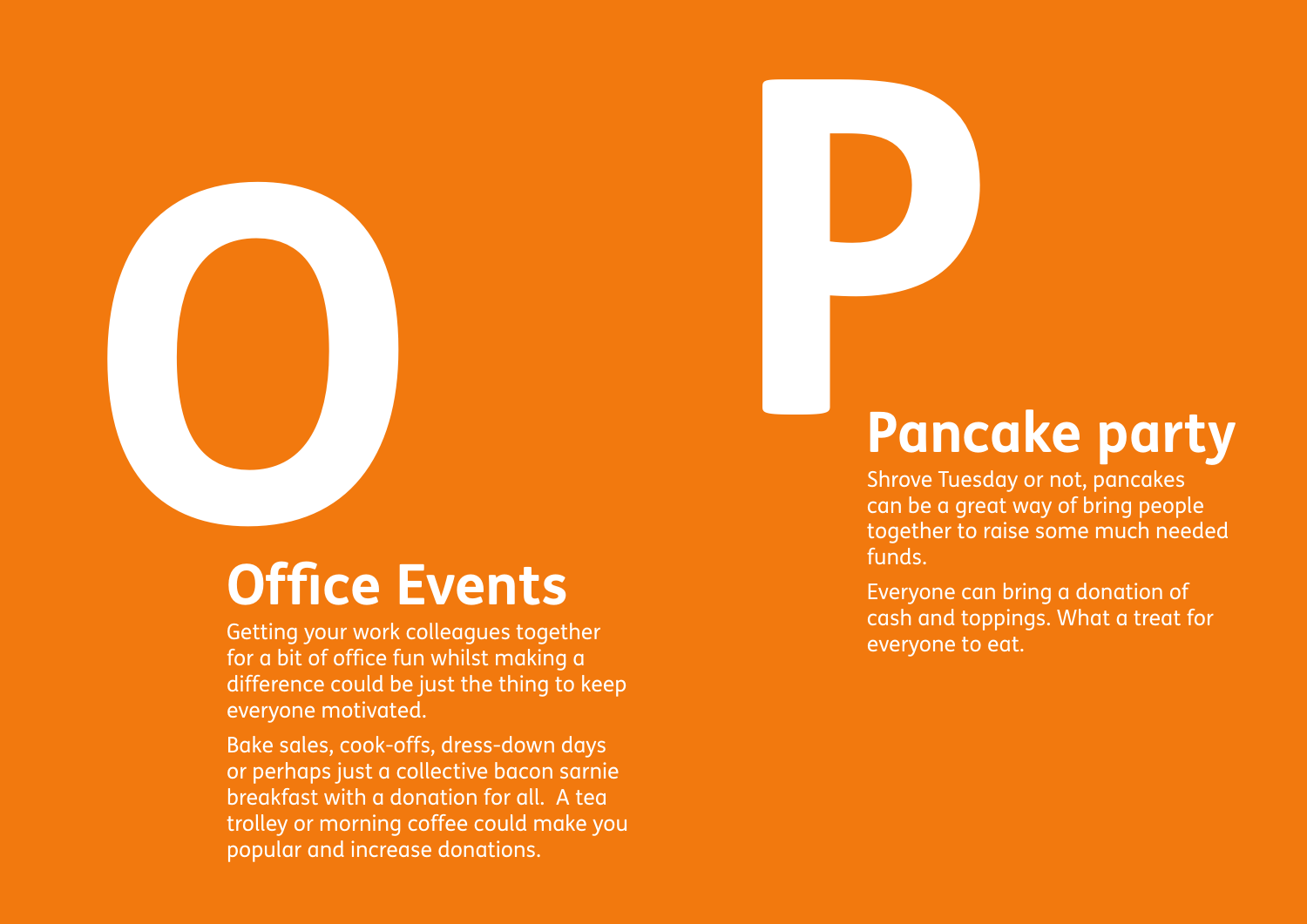

You don't need to be a Chaser, a Pointless Celebrity or a Mastermind to host your own pub or village hall quiz. You could even host it at your friend's house or in your garden.

The internet is a great source of inspiration for questions and you can even personalise a round or two by making the questions about your friends or family

A night of questions and quizzes where you pay to play, let's see who's the brain of Britain on the night.



#### **Raffle**

Sometimes the old ones are the best. The humble raffle is a simple yet very effective way to raise funds.

Get a book of tickets from the pound shop or internet and charge a small fee for tickets. Winners get prizes - preferably donated by local businesses or individuals.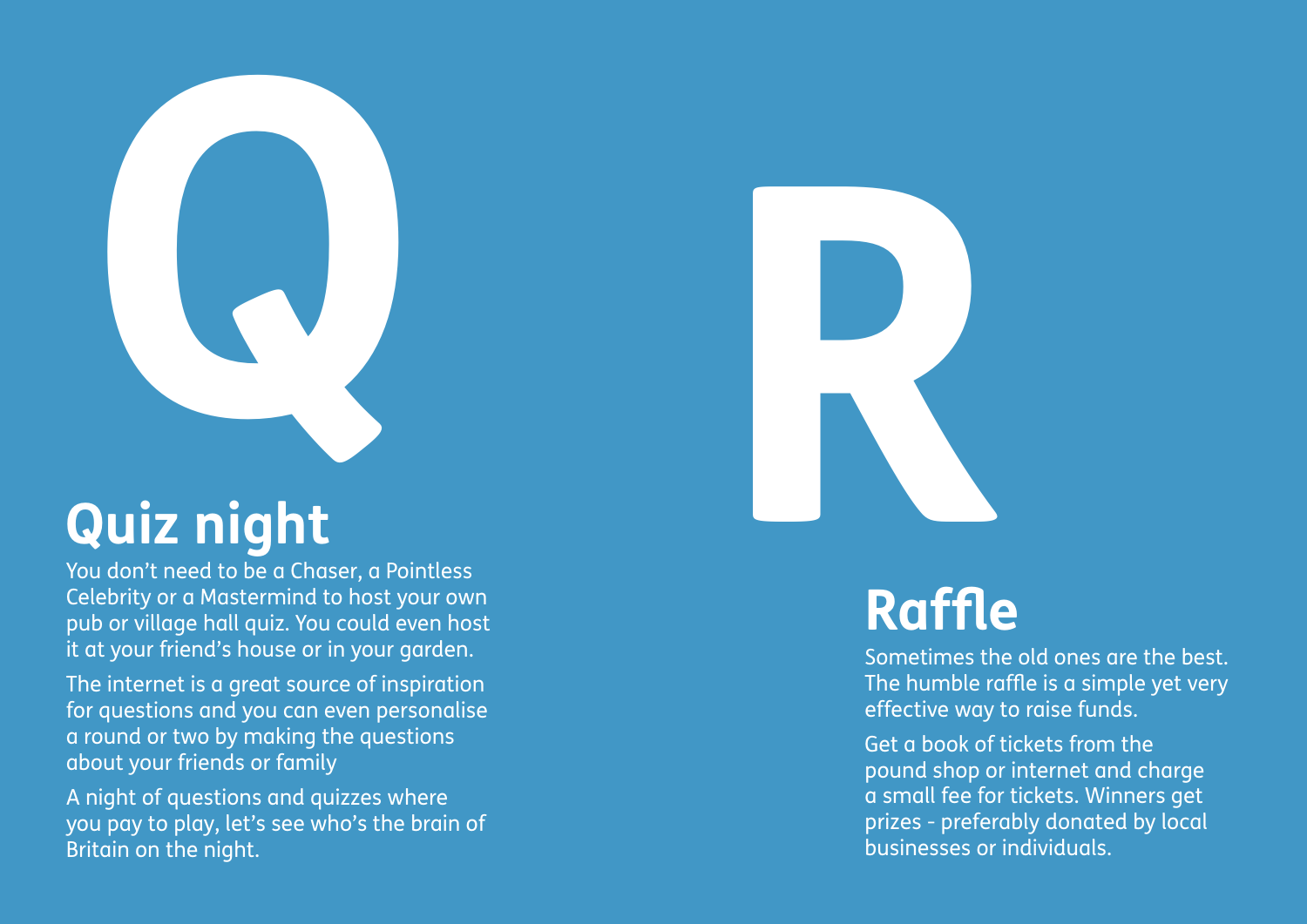

Silence really is golden. If you're surrounded by chatterboxes, then maybe fundraising via a sponsored silence could be just the thing.

Remember the silence only starts when the fundraising is done, speak up and shout out about raising funds before the event (and even after)!

### **Tea Tea party**

We're a nation of tea drinkers. Let's make the most of this addiction and raise a pound or two with our favourite brew.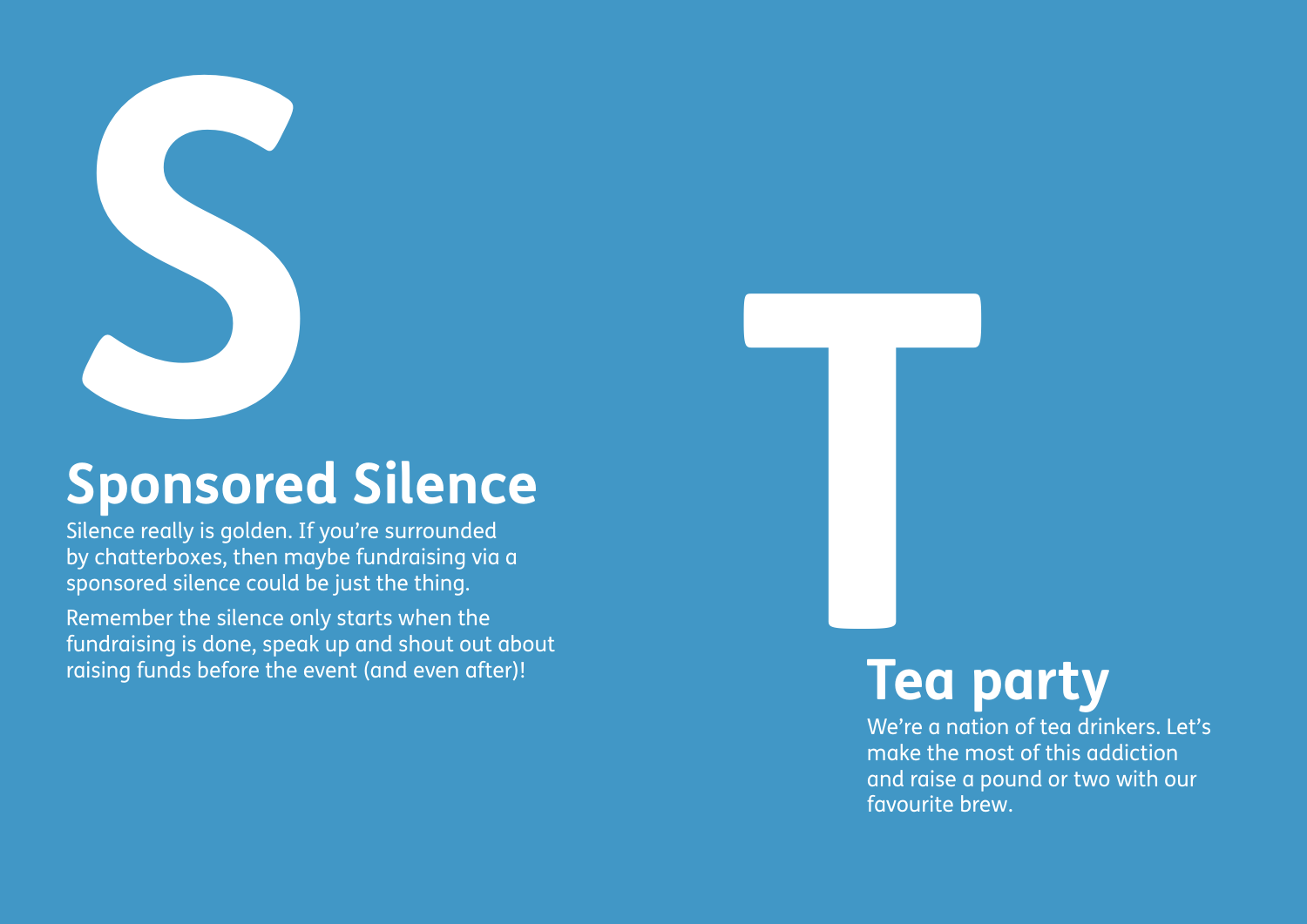### **Uniform f Uniform free day**

Okay, we;re not advocating that the police, firefighters or the armed forces take a break from their uniform. But, if you are at school or have children who are, then a uniform free day is a fun way to get raise funds at school.

Even if you don't wear a uniform, maybe a dress-down day at work could raise some funds. Take it a step further by swapping a uniform for fancy dress to raise even more.

### **Veggie Veggie feast**

Whether its Veggie Tuesday or a whole month of Veganuary, going meat free for a meal or a month, you could use this to raise much needed funds.

Serve a healthy option in return for a donation and see if you want to make this more than a one-off.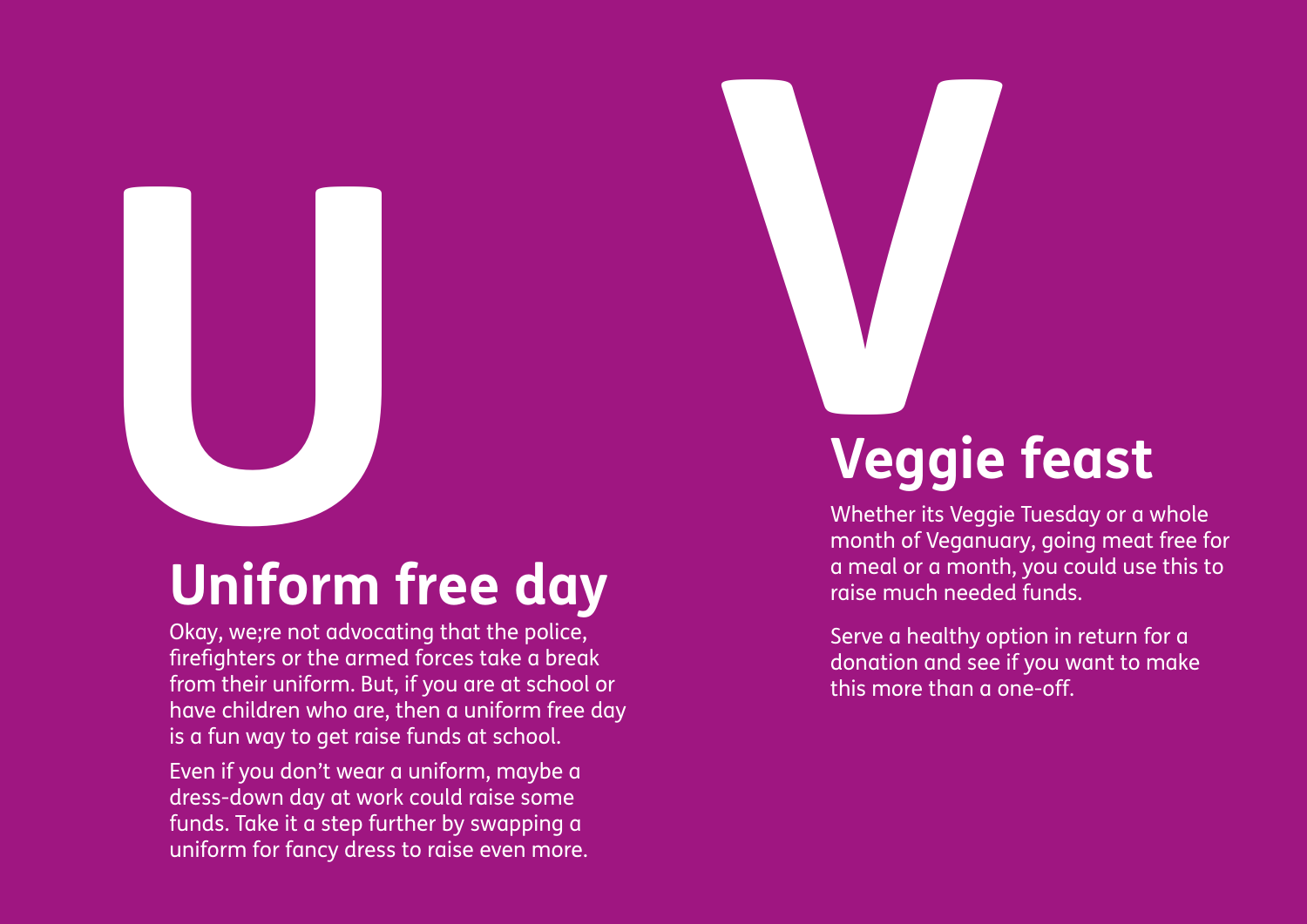

#### **Walk**

Don't just talk the talk, walk the walk. The length of the Jurassic coastline, the width of Weymouth beach, however far you go ensure it's all done for a great cause.



Fire up your console, patch in your mates and get comfortable. Let the games commence.

Play to the best of your ability, for as long as you can (pull an all nighter if you have to), just make sure you're sponsored to do so.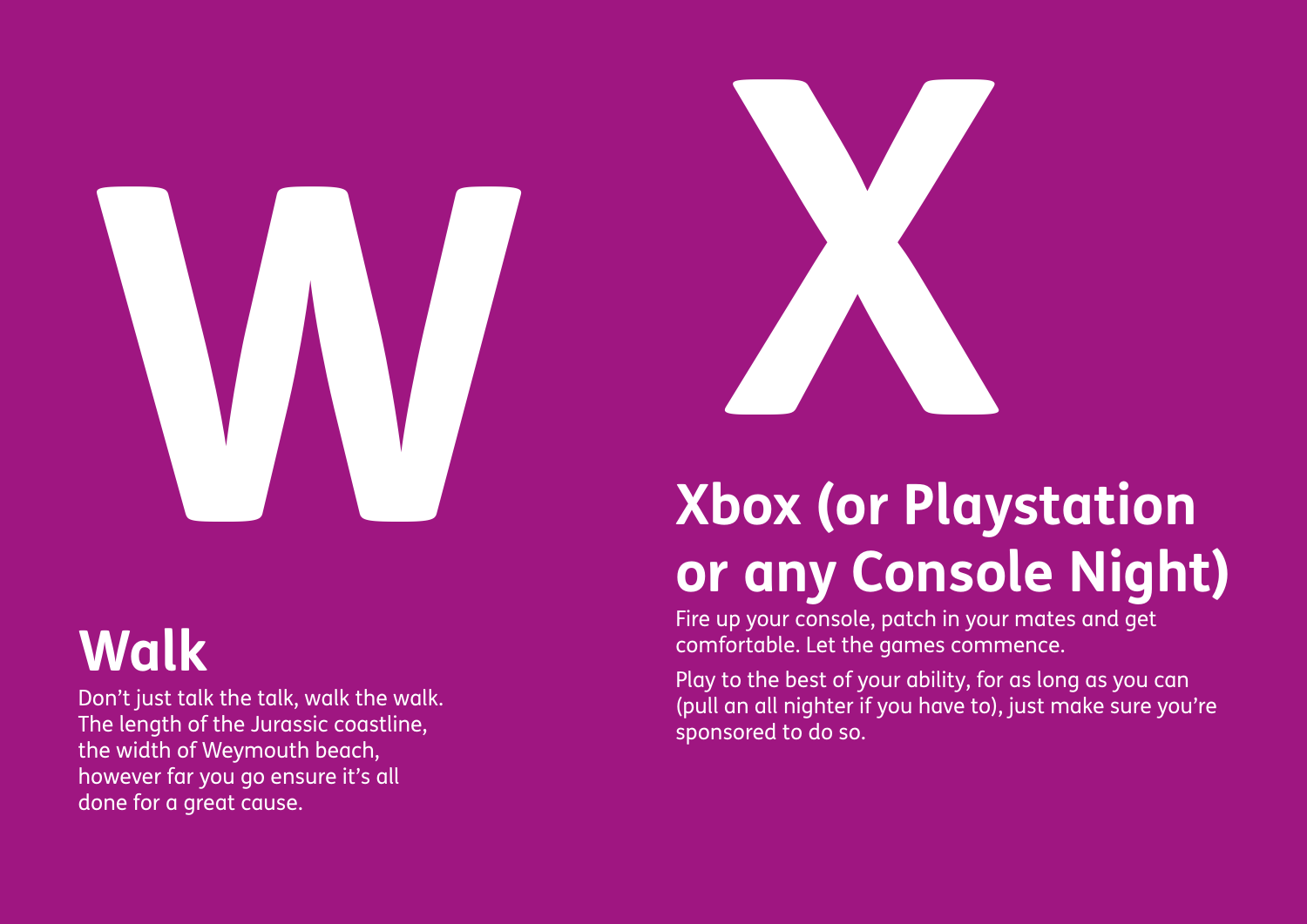### **Year long challenge**

This one's not for the faint hearted. Set yourself a year long challenge. Get sponsored to lose weight, give up alcohol, get fighting fit or take up a new hobby or sport.





If you're known as the lazy one of the family, make everyone eat their words by putting on a sponsored Zumba class.

Dance the night away and make every move count for People First Dorset.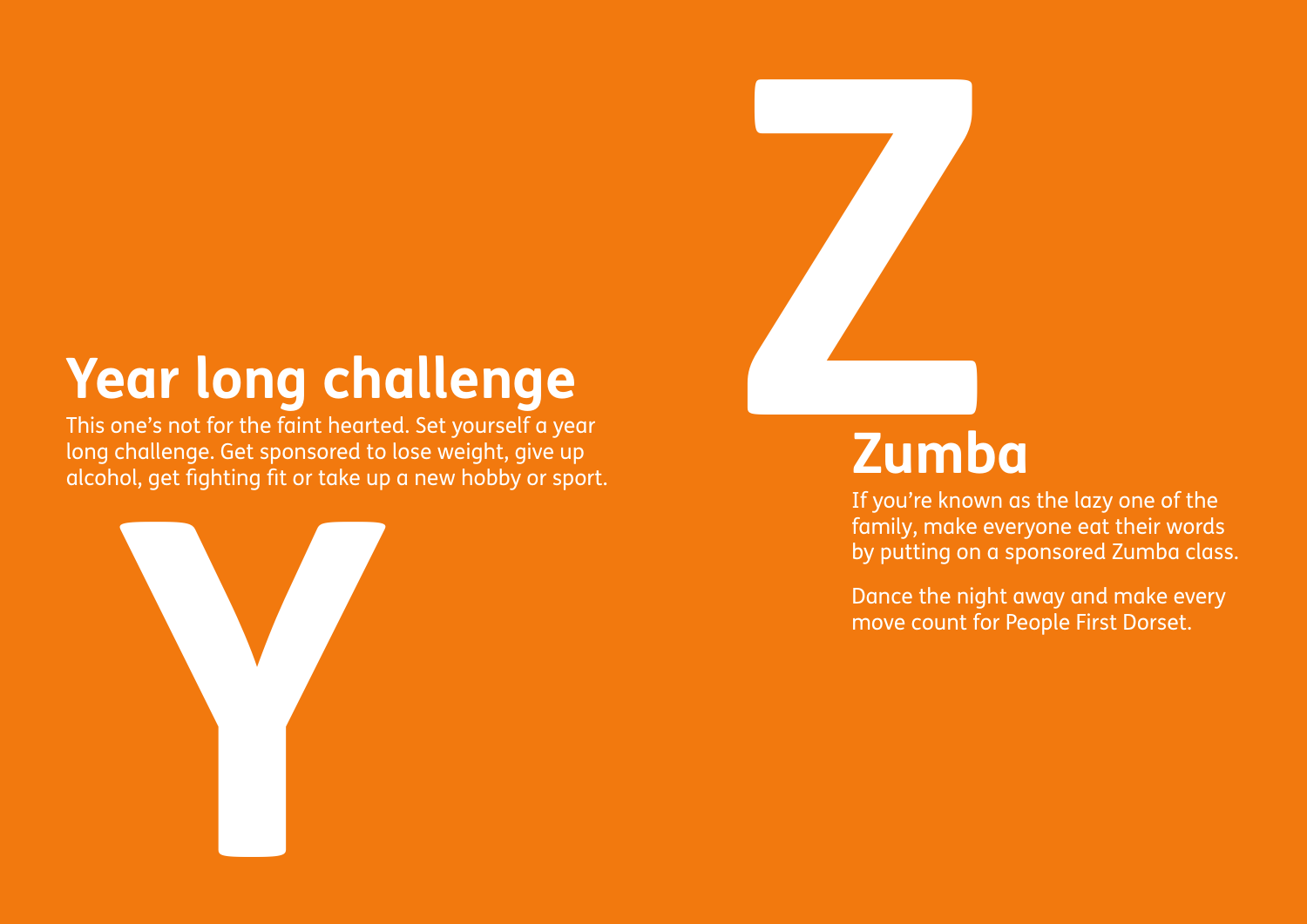#### **Why fundraise for People First Dorset?**

Fundraising for People First Dorset helps us to develop our projects and reach even more people with learning disabilities. The need for our work is acute and growing. In the UK right now:

- 38% of people with a learning disability die from avoidable causes, compared with 9% of the general population
- Only 6% of adults with a learning disability (known to their local authority) were in paid employment in England compared to 76% of people aged 16 - 64 in the general population in 2017/19 (ONS, 2019).
- Severe mental illness is 8.4 times more prevalent in patients with a learning disability than those without (2017/18).

We want to see a society where every person with a learning disability has the support they need to have the best possible outcomes in life, be it friendships, good health or contributing to society.

**www.peoplefirstdorset.org.uk**